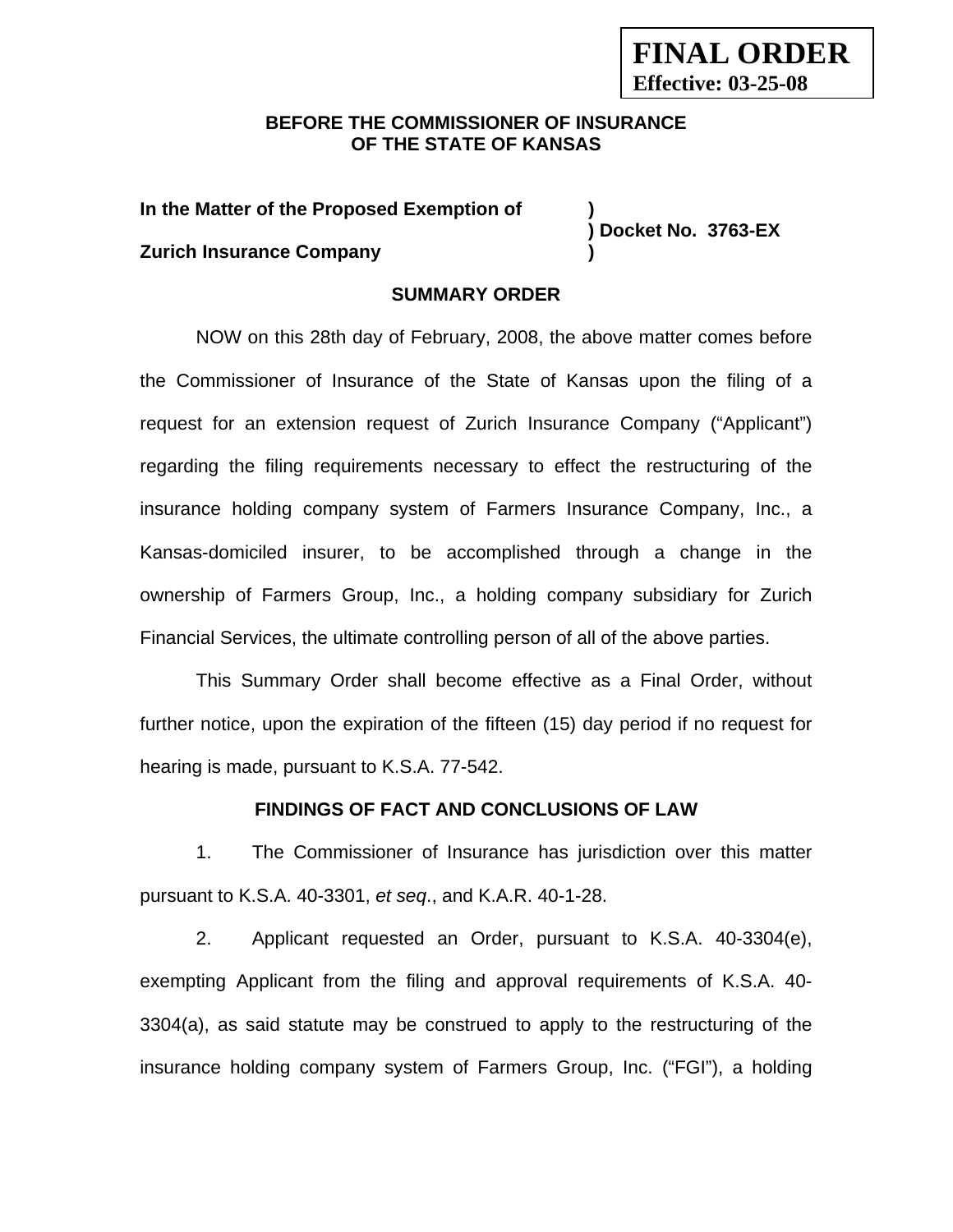company subsidiary of Zurich Financial Services, the ultimate controlling person for all of the above parties. The restructuring was to be accomplished through a change in the ownership of FGI.

3. The Commissioner of Insurance approved the request by Applicant to be exempt from the formal filing and approval requirements of K.S.A. 40- 3304(a) as they apply to the reorganization of Farmers Insurance Company, Inc., provided the restructuring was effected within ninety (90) days of the date of the order.

4. The Commissioner signed the order on November 6, 2007.

5. On February 20, 2008, the Applicant requested that the Kansas Insurance Department extend the deadline for sixty days to effect the proposed restructuring because all of the pre-closing requirements had not yet been completed.

6. Evidence supports approval of the extension of the exemption request.

**IT IS THEREFORE ORDERED BY THE COMMISSIONER OF INSURANCE THAT:** 

1. An extension is hereby granted to the exemption request of the Applicant regarding the filing requirements necessary to affect the restructuring of insurance holding company system of Zurich Financial Services to be accomplished through a change in the ownership of Farmers Group, Inc., a holding company subsidiary of Zurich Financial Services, the ultimate controlling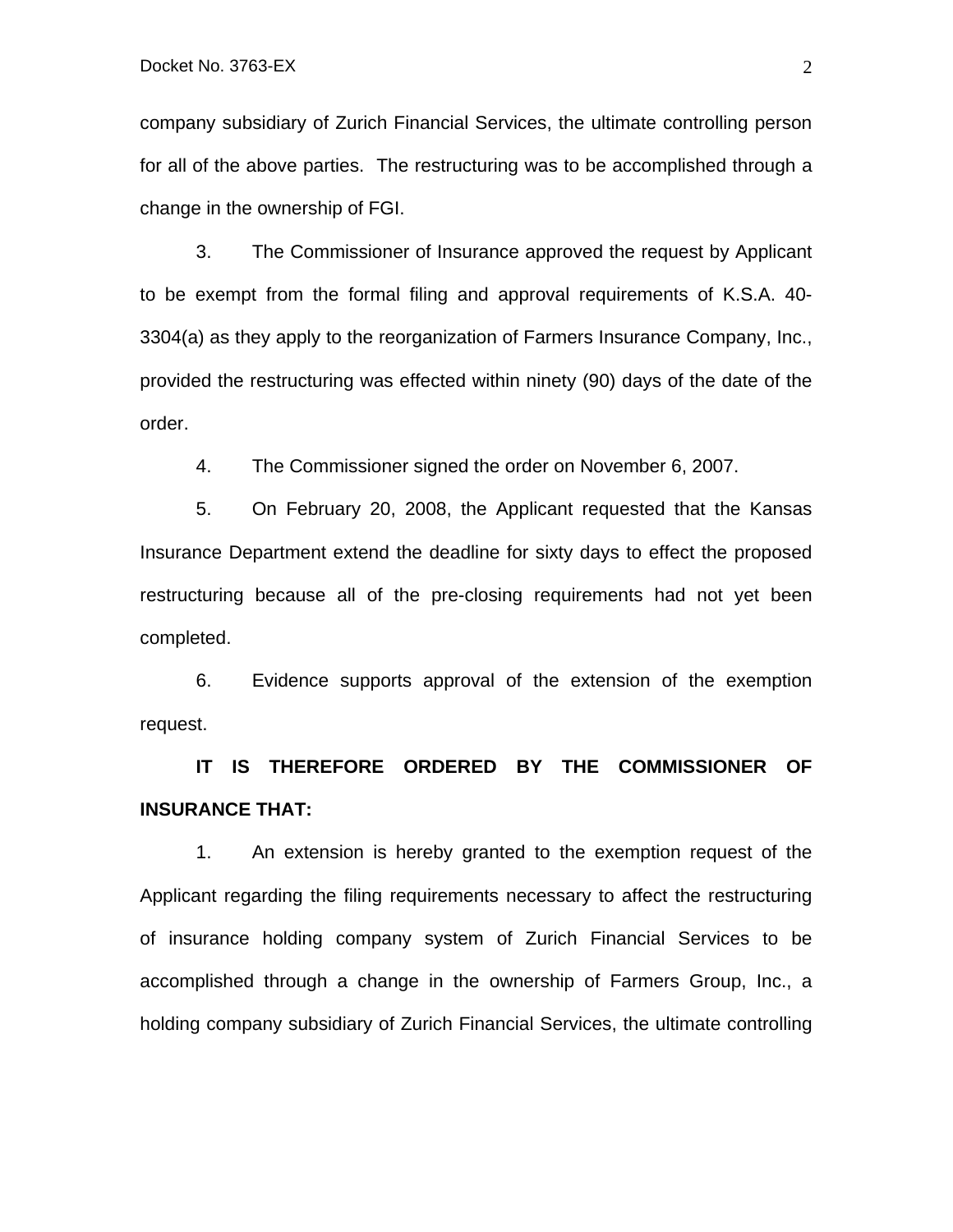person for all of the above parties, provided that the restructuring is effected no later than May 22, 2008.

2. The Commissioner of Insurance retains jurisdiction over this matter to issue any and all further Orders deemed appropriate or to take such further action as necessary to dispose of this matter.

#### **Notice of Rights**

You are entitled to a hearing pursuant to K.S.A. 77-537, the Kansas Administrative Procedure Act. If you desire a hearing, you must file a written request for a hearing with:

> John W. Campbell, General Counsel Kansas Insurance Department 420 S.W. 9th Street Topeka, Kansas 66612.

This request must be filed within fifteen (15) days from the date of service of this Summary Order. If you request a hearing, the Kansas Insurance Department will notify you of the time and place of the hearing and information on the procedures, right of representation, and other rights of parties relating to the conduct of the hearing, before commencement of same.

If a hearing is not requested in the time and manner stated above, this Summary Order shall become effective as a Final Order upon the expiration of time for requesting a hearing, pursuant to K.S.A. 77-613. In the event that you file a petition for judicial review, pursuant to K.S.A. 77-613(e), the agency officer to be served on behalf of the Kansas Insurance Department is:

> John W. Campbell, General Counsel Kansas Insurance Department 420 S.W. 9th Street